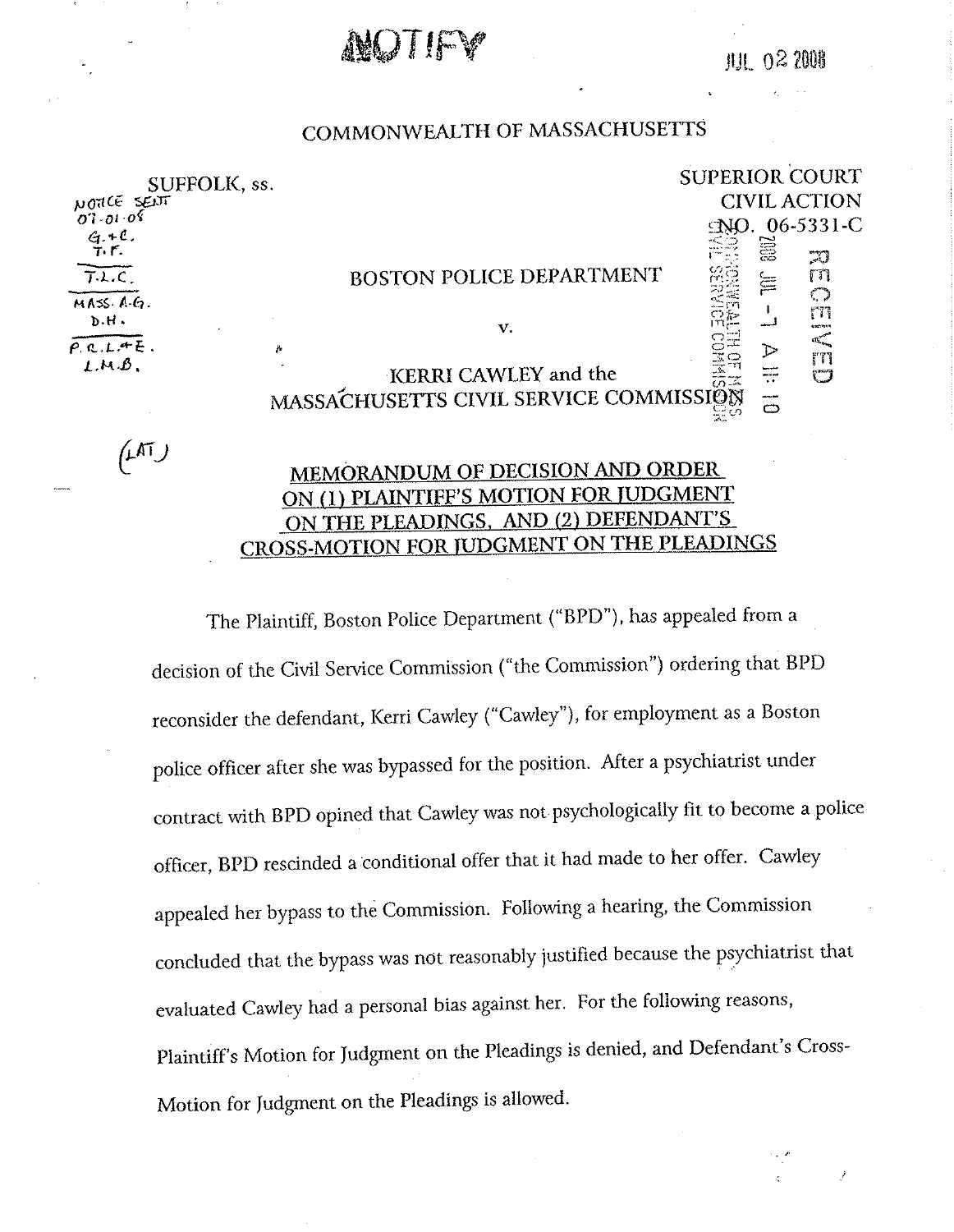## BACKGROUND

After serving as a cadet in the BPD for several years, Cawley received a conditional offer of employment as a police officer. Successfully completing a psychological screening process was one of the conditions of the offer. In the fall of 2005, Cawley was bypassed after Dr. Julia M. Reade ("Dr. Reade"), a psychiatrist .<br>under contract with BPD, concluded that Cawley was not psychologically fit to become a police officer.

In January, 2006, Cawley received another offer of employment from the BPD. Dr. Marcia Scott ("Dr. Scott"), another psychiatrist under contract with BPD, concluded that Cawley was psychologically fit to become a police officer. Cawley, however, was once again bypassed based on an adverse recommendation by Dr. Reade, Dr. Scott's supervisor. Although admitting that Cawley did not suffer from any mental disorder, Dr. Reade stated that Cawley was overly defensive throughout the screening process.

Cawley appealed the BPD's determination to the Commission. Testifying on behalf of Cawley at the Commission hearing, Dr. Mark Schaeffer ("Dr. Schaeffer") opined that Cawley was fit for duty as a police officer. Thus, the BPD's own psychiatrist, Dr. Scott, as well as Dr. Schaeffer, a clinical psychologist, concluded that Cawley was psychologically fit to become a police officer.

The Commission ordered that Cawley's bypass be vacated and that she be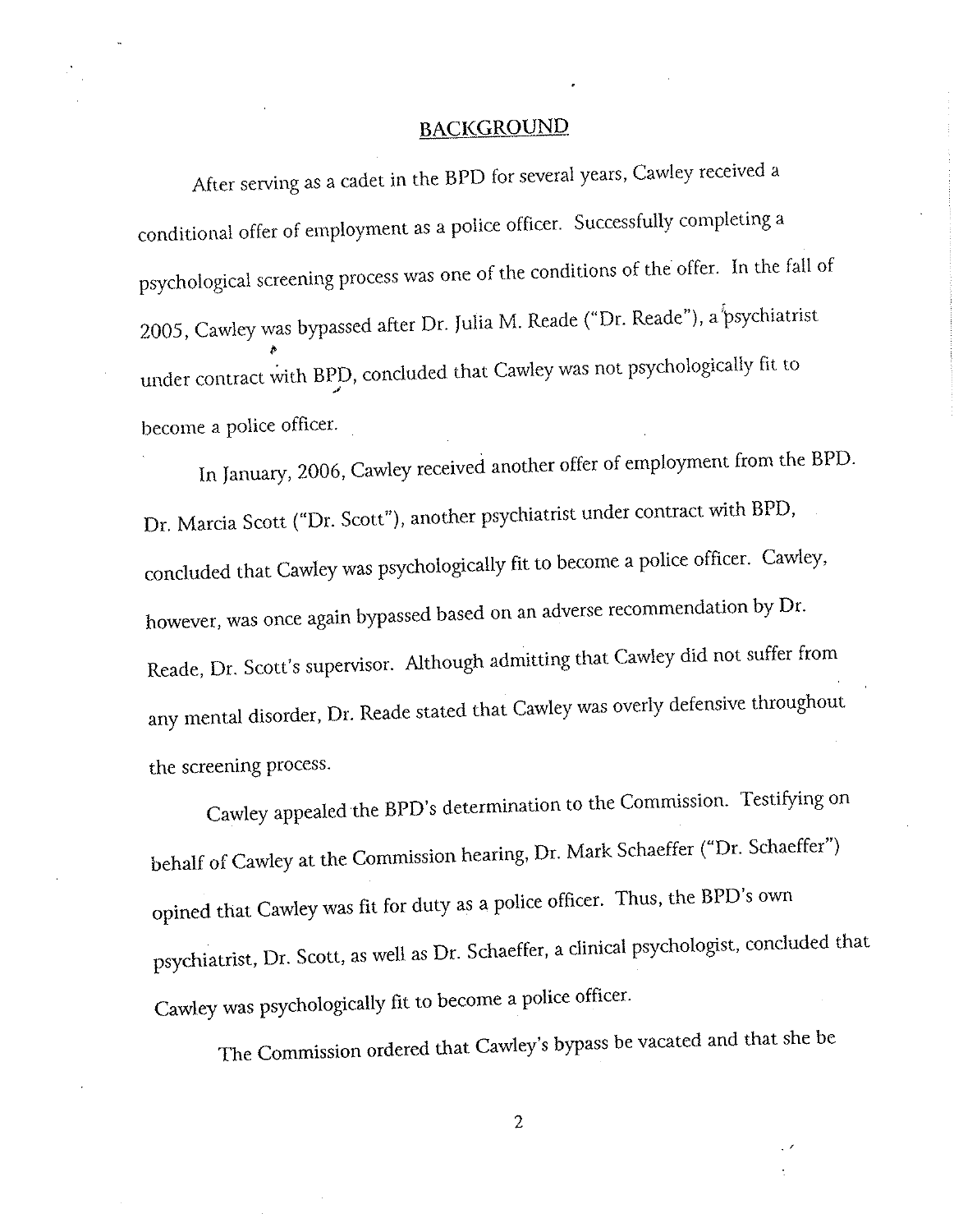reconsidered for employment as a Boston police officer. In its decision, the Commission concluded that Dr. Reade harbored a personal bias towards Cawley. Specifically, the Commissioner concluded that "Dr. Reade unwittingly established an unattainable bar for [Cawley] that appears to be tinged with personal bias." Accordingly, the Commission reasoned, the BPD did not have a reasonable justification in bypassing Cawley because the psychological screening process was \_,, tainted by Dr. Reade's bias against Cawley.

The Commission ordered **BPD** to reinstate Cawley as a candidate for employment as a police officer. It further ordered that any future psychological screening of Cawley be conducted by a psychiatrist other than Dr. Reade or Dr. Scott. The **BPD** has appealed from the Commission's decision pursuant to G.L. c. 30A, § 14.

## **DISCUSSION**

Pursuant to G.L. c. 30A, § 14(7), this court may reverse, remand, or modify an agency decision if that decision is based on an error of law or on unlawful procedure, is arbitrary and capricious, or if there is a lack of substantial evidence to support the decision. The party appealing an administrative decision bears the burden of demonstrating its invalidity. *Merisme v. Bd. of App. of Motor Vehicle Liab. Policies* & Bonds, 27 Mass. App. Ct. 470, 474 (1989). The agency is the sole judge of credibility and weight of the evidence at an administrative proceeding. *Greater Media, Inc. v.* 

3

. ,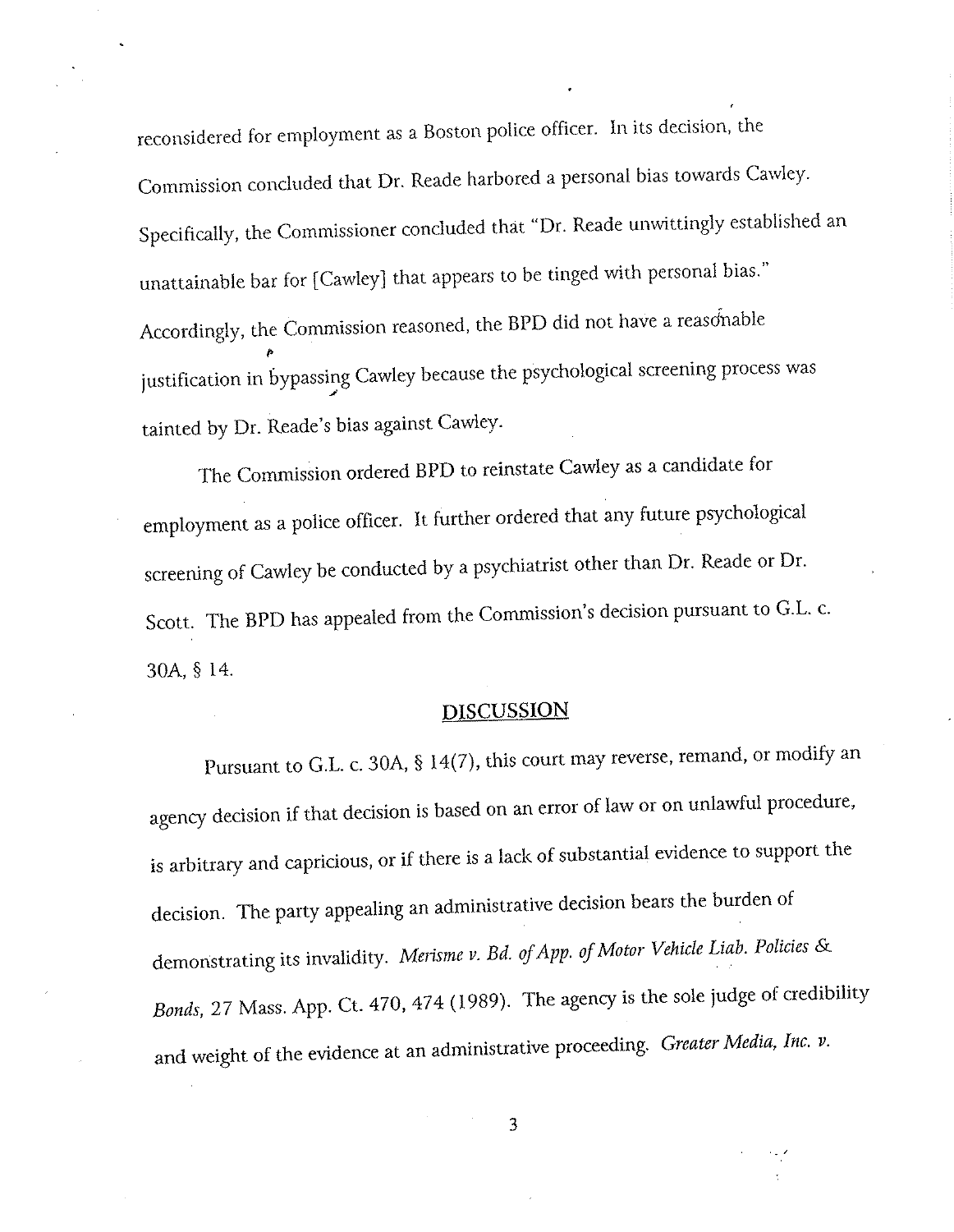*Dep't. of Pub. Utilities,* 415 Mass. 409,417 (1993).

The Commission is responsible for determining "whether, on the basis of the evidence before it, the appointing authority has sustained its burden of proving that there was reasonable justification for the action taken by the appointing authority." *Cambridge v. Civil Serv. Comm'n,* <sup>43</sup>Mass. App. Ct. 300, 303 (1997). An action is *f*  justified when it is "done upon adequate reasons sufficiently supported by credible ., evidence, when weighed by an unprejudiced mind; guided by common sense and the correct rules of law." *Id.* at 304 (internal quotations omitted). "In making that analysis, the commission must focus on the fundamental purposes of the civil service system-to guard against political considerations, favoritism, and bias in governmental employment decisions, including, of course, promotions, and to protect efficient public employees from political control." *Id.* 

The BPD claims "that the Commission's decision was in excess of its statutory authority, unsupported by substantial evidence, based upon an error of law, unwarranted by facts found on the record, arbitrary and capricious, an abuse of discretion, and otherwise not in accordance of law." The BPD's position boils down to two main contentions: (l) that the Commission abused its discretion by improperly substituting its judgment for that of the BPD and (2) the Commission's remedy was outside the scope of its statutory authority.

In *Cambridge v. Civil Serv. Comm'n,* the Appeals Court held that the

4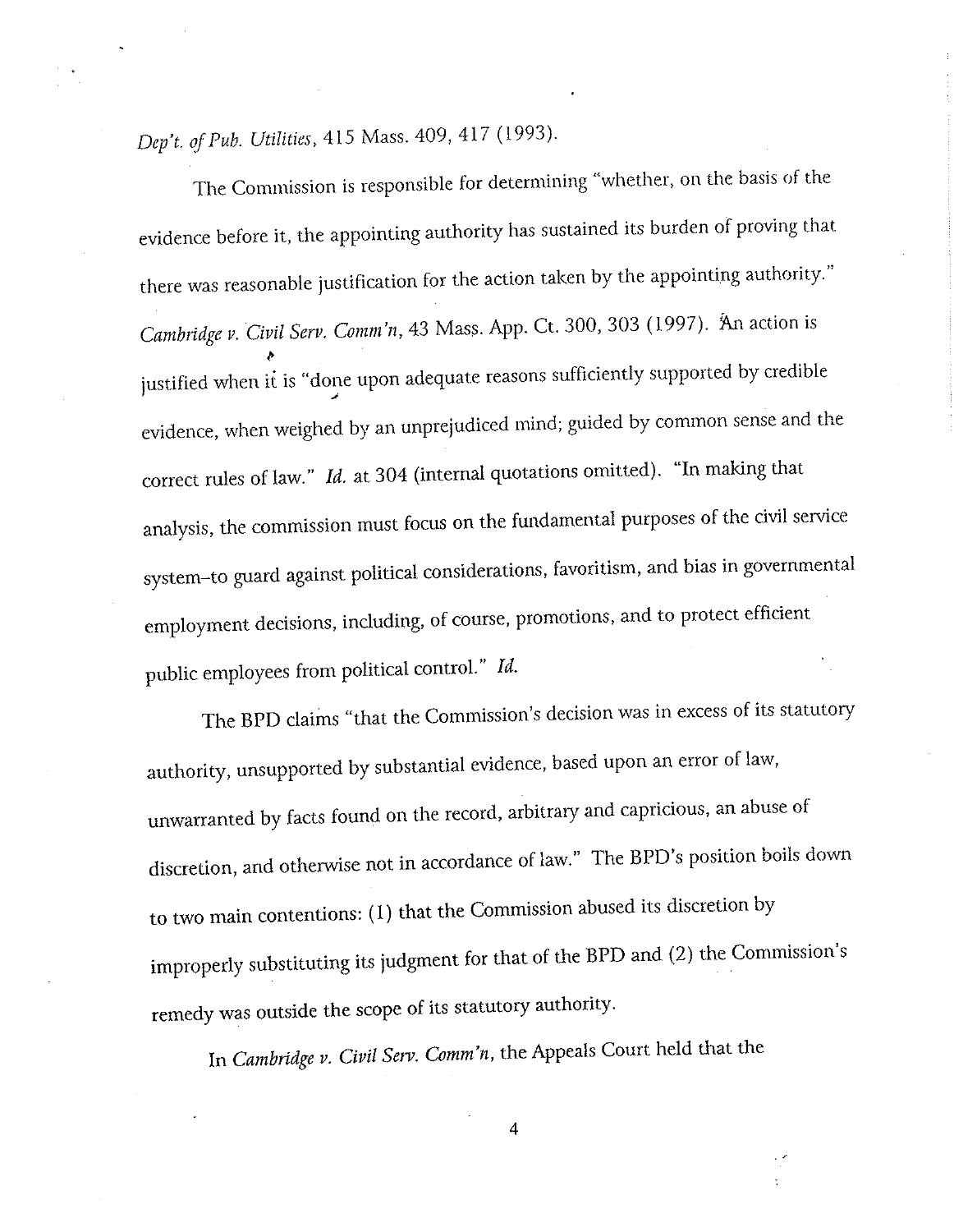Commission may not overrule a discretionary hiring decision unless that decision lacks reasonable justification. "It is not within the authority of the commission, ... to substitute its judgment about a valid exercise of discretion based on merit or policy considerations by an appointing authority." *Cambridge,* 43 Mass. App. Ct. at  $\hat{t}_\mathrm{c}$ 304.

The court recognizes what is at stake when reviewing the hiring process of the BPD, or any other police department. "Nowhere is. the danger of the Commission reaching beyond its proper role more acute than in matters such as these." *Boston Police Dep't v. Munroe,* Civil No. 01-725 (Suffolk Super. Ct., March 19, 2002) (Gants, J.), 2002 WL 445086. In *Munroe,* the Superior Court reversed the Commission's decision based on both a lack of jurisdiction and because it had acted outside of its statutory authority by reinstating a candidate who had been bypassed after failing a psychological screening. *Id.* The Commission in *Munroe* made its own "de novo determination that, by a preponderance of the evidence, Munroe was psychologically fit to perform the duties of a police officer." *Id.* The court reasoned that the Commission had "substituted its judgment about a valid exercise of discretion" exactly what it was instructed not to do in *Cambridge v. Civil Serv. Comm'n.* 

Here, however, the Commission has not gone so far as to conclude that Cawley is psychologically fit to become a police officer. Instead, the Commission has concluded that Cawley has been deprived of an opportunity to participate in a hiring

5

. ,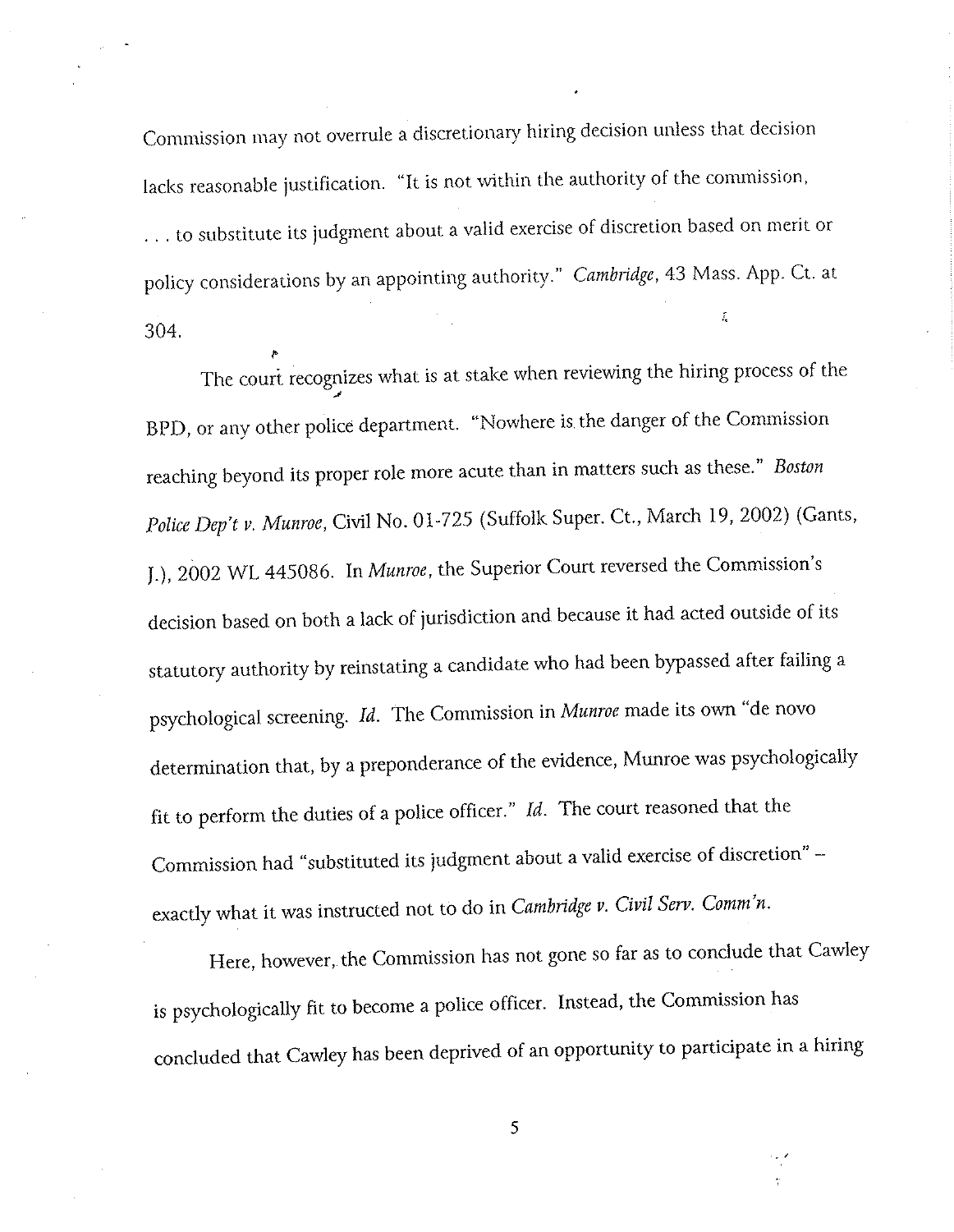process that is free from personal bias. This is well within the authority and discretion of the Commission. See *Camblidge,* 43 Mass. App. Ct. at 303. See also *Boston Police Department v. Collins,* 48 Mass. App. Ct. 408, 412 (2000) (holding that the Commission's decision to vacate the police department's five-day suspension of an officer was improper and noting that this was not a case where the<sup>5</sup>Commission found that there was any bias behind the disciplinary decision).

The BPD contends that the record does not support the Commission's conclusion that Dr. Reade had a personal bias against Cawley. The record, however, shows that Dr. Reade was frustrated with Cawley because Cawley was not open with her about Cawley's troubled family life in her first evaluation with Dr. Reade. Dr. Reade stated that she was "disappointed" with Cawley and considered her initial omissions to be lies.

The Commissioner also noted that "[t]he somewhat harsh and personal nature of Dr. Reade's comments involving Ms. Cawley stood out when compared against her testimony involving the two other Appellants with an appeal before the Commission." Dr. Reade presented little evidence to support her conclusion that Cawley was unfit to become a police officer. She also acknowledged that Cawley could not be diagnosed with any mental disorder. Further, Dr. Reade's opinion was contradicted by both Cawley's expert and another BPD psychiatrist, Dr. Scott. Thus, the lack of evidence supporting Dr. Reade's decision, coupled with her unusually

6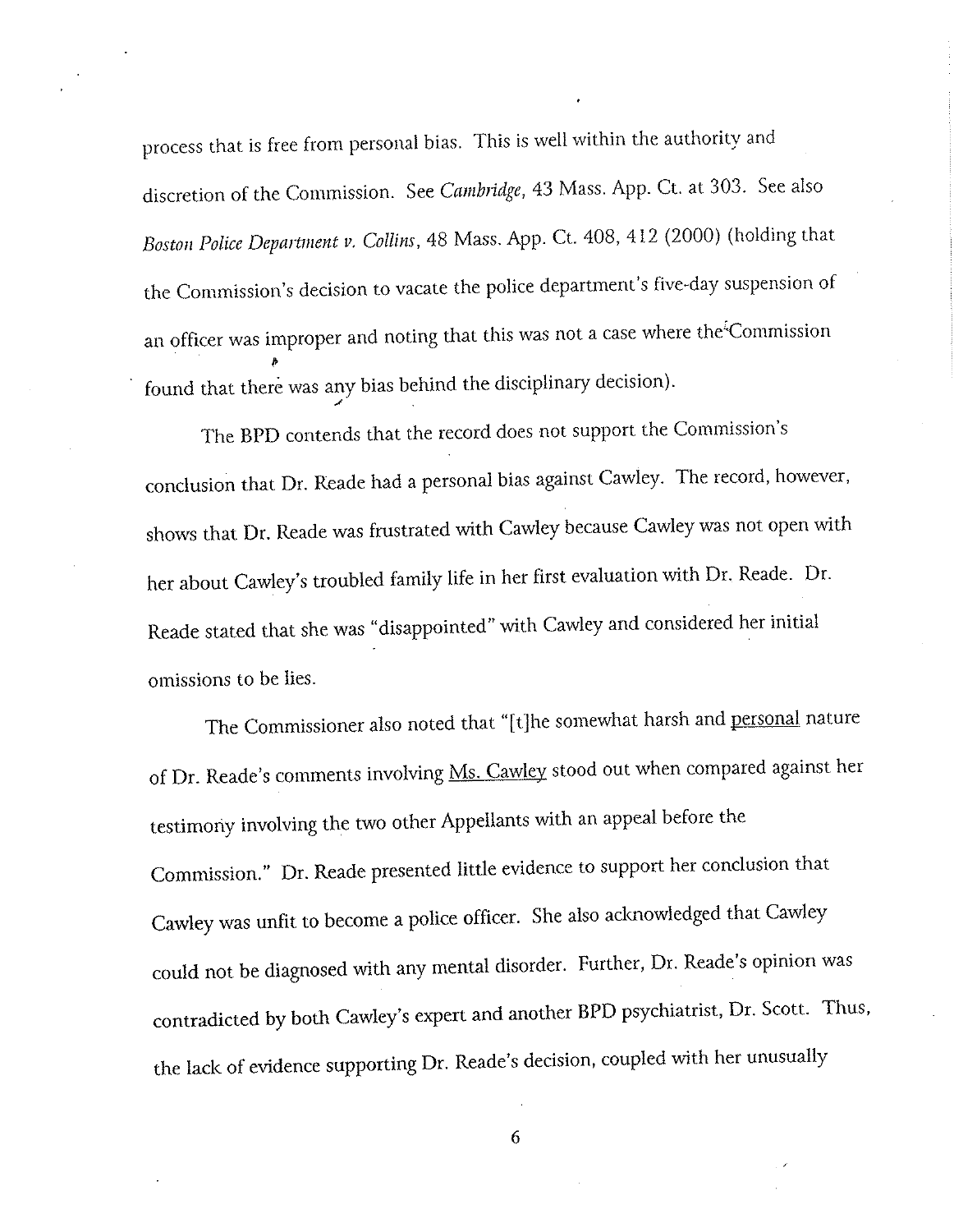harsh words towards Cawley, provided a basis from which the Commissioner could reasonably conclude that Dr. Reade was biased against Cawley. Moreover, credibility determinations, including conclusions of bias, are the exclusive province of the administrative hearing officer. See *Greater Media, Inc.,* 415 Mass. at 417.

Finally, without citing to any supporting authority, the BPD asserts that the Commission's remedy exceeded the scope of its statutory authority. Specifically, the .., BPD argues that the Commission's remedy unjustifiably impedes upon its hiring process. The court disagrees and concludes that the Commission's remedy was appropriate. If the Commission did not exclude Dr. Reade from Cawley's next psychological evaluation, the Commission's reversal of the BPD's decision would be a nullity. Cawley would presumably be considered again for a position as a police officer and would be bypassed, once again, by Dr. Reade.

The BPD also takes umbrage with the Commission's remedy because it states that "the Commission orders the psychological examination of [Cawley] by <sup>a</sup> *psychologist and psychiatrist,* other than Dr. Reade and Dr. Scott." (italics supplied). The BPD argues that their procedure for psychological evaluations includes an analysis by one *psychiatrist* and, if necessary, a second *psychiatrist.* Thus, the BPD contends, the Commission has infringed upon the BPD's procedure because it is ordering that a *psychologist* participate in the evaluation. The court concludes that the **BPD** has read too much into the Commission's order. However, for the sake of

7